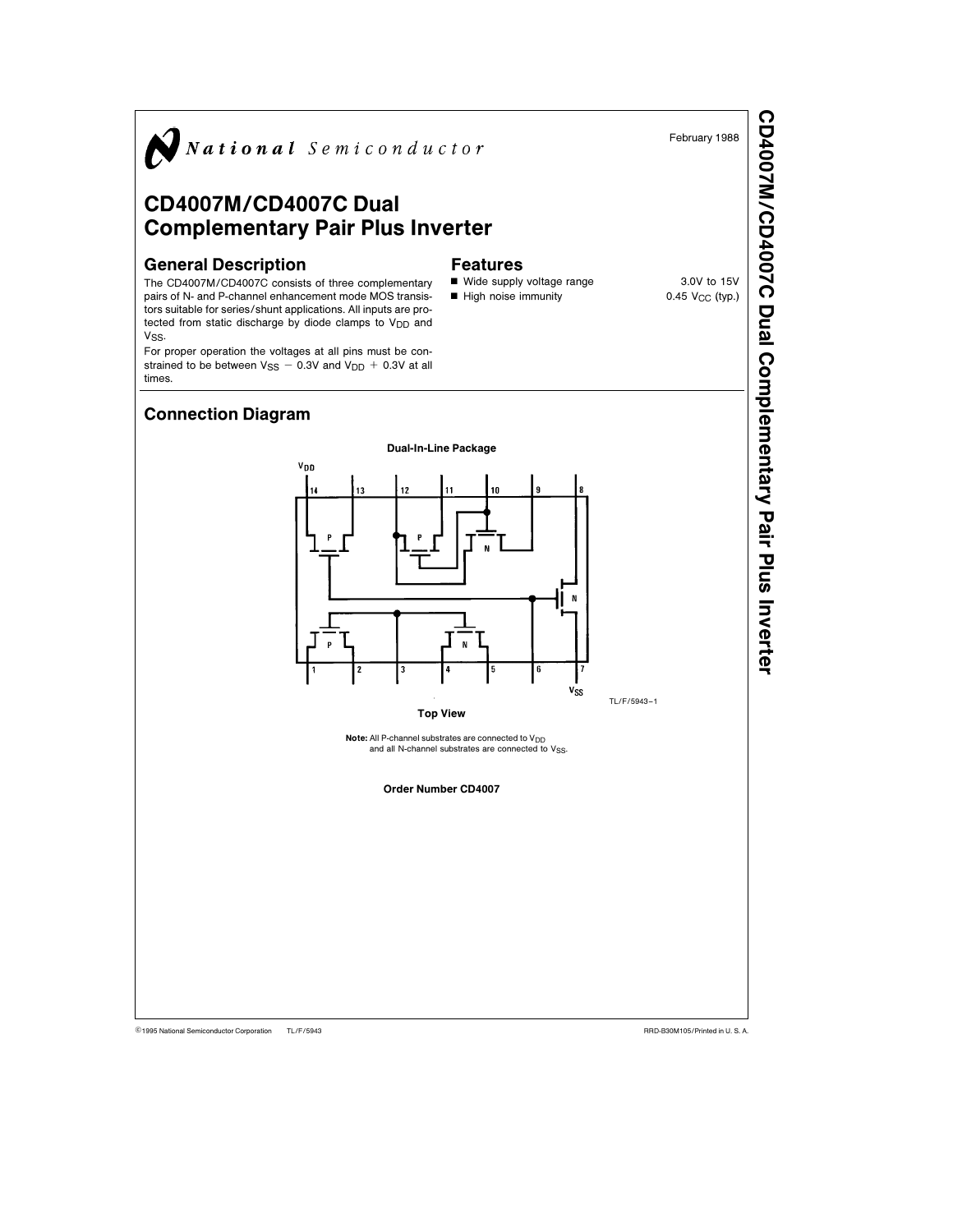| <b>Absolute Maximum Ratings (Note 1)</b> | If Military/Aerospace specified devices are required,<br>please contact the National Semiconductor Sales<br>Office/Distributors for availability and specifications. | Storage Temperature Range<br>Power Dissipation $(P_D)$<br>Dual-In-Line | $-65^{\circ}$ C to $+150^{\circ}$ C<br>700 mW |
|------------------------------------------|----------------------------------------------------------------------------------------------------------------------------------------------------------------------|------------------------------------------------------------------------|-----------------------------------------------|
| Voltage at Any Pin                       | $V_{SS}$ -0.3V to $V_{DD}$ +0.3V                                                                                                                                     | Small Outline                                                          | 500 mW                                        |
| Operating Temperature Range<br>CD4007M   | $-55^{\circ}$ C to $+125^{\circ}$ C                                                                                                                                  | Operating V <sub>DD</sub> Range<br>Lead Temperature                    | $V_{SS}$ + 3.0V to $V_{SS}$ + 15V             |
| CD4007C                                  | $-40^{\circ}$ C to $+85^{\circ}$ C                                                                                                                                   | (Soldering, 10 seconds)                                                | $260^{\circ}$ C                               |

## DC Electrical Characteristics CD4007M

|                       |                                         |                                                                                                                                                        |                    |                 |              |                  | Limits                    |              |                   |                  |              |                  |
|-----------------------|-----------------------------------------|--------------------------------------------------------------------------------------------------------------------------------------------------------|--------------------|-----------------|--------------|------------------|---------------------------|--------------|-------------------|------------------|--------------|------------------|
| Symbol                | Parameter                               | <b>Conditions</b>                                                                                                                                      |                    | $-55^{\circ}$ C |              |                  | $+25^{\circ}$ C           |              |                   | $+125^{\circ}$ C |              | <b>Units</b>     |
|                       |                                         |                                                                                                                                                        | Min                |                 | Typ Max      | Min              | Typ                       | Max          | Min               |                  | Typ   Max    |                  |
| Ч.                    | Quiescent Device<br>Current             | $V_{DD} = 5.0V$<br>$V_{DD} = 10V$                                                                                                                      |                    |                 | 0.05<br>0.1  |                  | $0.001$   $0.05$<br>0.001 | 0.1          |                   |                  | 3.0<br>6.0   | μA<br>μA         |
| $P_D$                 | Quiescent Device<br>Dissipation Package | $V_{DD} = 5.0V$<br>$V_{DD} = 10V$                                                                                                                      |                    |                 | 0.25<br>1.0  |                  | 0.005 0.25<br>0.001       | 1.0          |                   |                  | 15<br>60     | $\mu$ W<br>μW    |
| $V_{OL}$              | Output Voltage<br>Low Level             | $V_{DD} = 5.0V$<br>$V_{DD} = 10V$                                                                                                                      |                    |                 | 0.05<br>0.05 |                  | $\Omega$<br>0             | 0.05<br>0.05 |                   |                  | 0.05<br>0.05 | $\vee$<br>V      |
| V <sub>OH</sub>       | Output Voltage<br>High Level            | $V_{DD} = 5.0V$<br>$V_{DD} = 10V$                                                                                                                      | 4.95<br>9.95       |                 |              | 4.95<br>9.95     | 5.0<br>10                 |              | 4.95<br>9.95      |                  |              | $\vee$<br>$\vee$ |
| <b>V<sub>NL</sub></b> | Noise Immunity<br>(All Inputs)          | $V_{DD} = 5.0V$ , $V_{\Omega} = 3.6V$<br>$V_{DD} = 10V$ , $V_{O} = 7.2V$                                                                               |                    |                 | 1.5<br>3.0   |                  | 2.25<br>4.5               | 1.5<br>3.0   |                   |                  | 1.4<br>2.9   | $\vee$<br>$\vee$ |
| V <sub>NH</sub>       | Noise Immunity<br>(All Inputs)          | $V_{DD} = 50V, V_{\Omega} = 0.95V$<br>$V_{DD} = 10V$ , $V_{\Omega} = 2.9V$                                                                             | 3.6<br>7.1         |                 |              | 3.5<br>7.0       | 2.25<br>4.5               |              | 3.5<br>7.0        |                  |              | $\vee$<br>V      |
| $I_{D}N$              | N-Channel                               | Output Drive Current $V_{DD} = 5.0V$ , $V_{\Omega} = 0.4V$ , $V_{\text{I}} = V_{\text{DD}}$<br>$V_{DD} = 10V$ , $V_{\Omega} = 0.5V$ , $V_{I} = V_{DD}$ | 0.75<br>1.6        |                 |              | 0.6<br>1.3       | 1.0<br>2.5                |              | 0.4<br>0.95       |                  |              | mA<br>mA         |
| $I_{D}P$              | P-Channel                               | Output Drive Current $V_{DD} = 5.0V$ , $V_{\Omega} = 2.5V$ , $V_{\Gamma} = V_{SS}$<br>$V_{DD} = 10V$ , $V_{\Omega} = 9.5V$ , $V_{\Gamma} = V_{SS}$     | $-1.75$<br>$-1.35$ |                 |              | $-1.4$<br>$-1.1$ | $-4.0$<br>$-2.5$          |              | $-1.0$<br>$-0.75$ |                  |              | mA<br>mA         |
| h,                    | Input Current                           |                                                                                                                                                        |                    |                 |              |                  | 10                        |              |                   |                  |              | рA               |

## DC Electrical Characteristics CD4007C

|                  |                                                        |                                                                                                                                                             | Limits            |                 |              |                   |                       |              |                   |                 |              |                  |
|------------------|--------------------------------------------------------|-------------------------------------------------------------------------------------------------------------------------------------------------------------|-------------------|-----------------|--------------|-------------------|-----------------------|--------------|-------------------|-----------------|--------------|------------------|
| Symbol           | Parameter                                              | <b>Conditions</b>                                                                                                                                           |                   | $-40^{\circ}$ C |              |                   | $+25^{\circ}$ C       |              |                   | $+85^{\circ}$ C |              | <b>Units</b>     |
|                  |                                                        |                                                                                                                                                             | Min               |                 | Typ   Max    | Min               | Typ                   | Max          | Min               |                 | Typ   Max    |                  |
| 4                | Quiescent Device<br>Current                            | $V_{DD} = 5.0V$<br>$V_{DD} = 10V$                                                                                                                           |                   |                 | 0.5<br>1.0   |                   | $0.005$ 0.05<br>0.005 | 1.0          |                   |                 | 15<br>30     | μA<br>μA         |
| $P_D$            | Quiescent Device<br>Dissipation Package $V_{DD} = 10V$ | $V_{DD} = 5.0V$                                                                                                                                             |                   |                 | 2.5<br>10    |                   | 0.025<br>0.05         | 2.5<br>10    |                   |                 | 75<br>300    | $\mu$ W<br>μW    |
| V <sub>OL</sub>  | Output Voltage<br>Low Level                            | $V_{DD} = 5.0V$<br>$V_{DD} = 10V$                                                                                                                           |                   |                 | 0.05<br>0.05 |                   | 0<br>0                | 0.01<br>0.01 |                   |                 | 0.05<br>0.05 | $\vee$<br>$\vee$ |
| $V_{OH}$         | Output Voltage<br><b>High Level</b>                    | $V_{DD} = 5.0V$<br>$V_{DD} = 10V$                                                                                                                           | 4.95<br>9.95      |                 |              | 4.95<br>9.95      | 5.0<br>10             |              | 4.95<br>9.95      |                 |              | V<br>V           |
| $V_{NL}$         | Noise Immunity<br>(All inputs)                         | $V_{DD} = 5.0V$ , $V_{O} = 3.6V$<br>$V_{DD} = 10V, V_{O} = 7.2V$                                                                                            |                   |                 | 1.5<br>3.0   |                   | 2.25<br>4.5           | 1.5<br>3.0   |                   |                 | 1.4<br>2.9   | $\vee$<br>$\vee$ |
| V <sub>NH</sub>  | Noise Immunity<br>(All Inputs)                         | $V_{DD} = 5.0V$ , $V_{\Omega} = 0.95V$<br>$V_{DD} = 10V, V_{O} = 2.9V$                                                                                      | 3.6<br>7.1        |                 |              | 3.5<br>7.0        | 2.25<br>4.5           |              | 3.5<br>7.0        |                 |              | V<br>$\vee$      |
| I <sub>D</sub> N | N-Channel                                              | Output Drive Current $V_{DD} = 5.0V$ , $V_{\Omega} = 0.4V$ , $V_{\Gamma} = V_{DD}$<br>$V_{DD} = 10V$ , $V_{\Omega} = 0.5V$ , $V_{\text{I}} = V_{\text{DD}}$ | 0.35<br>1.2       |                 |              | 0.3<br>1.0        | 1.0<br>2.5            |              | 0.24<br>0.8       |                 |              | mA<br>mA         |
| $I_{D}P$         | P-Channel                                              | Output Drive Current $V_{DD} = 5.0V$ , $V_{\Omega} = 2.5V$ , $V_{\text{I}} = V_{SS}$<br>$V_{DD} = 10V$ , $V_{\Omega} = 9.5V$ , $V_{\text{I}} = V_{SS}$      | $-1.3$<br>$-0.65$ |                 |              | $-1.1$<br>$-0.55$ | $-4.0$<br>$-2.5$      |              | $-0.9$<br>$-0.45$ |                 |              | mA<br>mA         |
| 4                | Input Current                                          |                                                                                                                                                             |                   |                 |              |                   | 10                    |              |                   |                 |              | рA               |
|                  |                                                        | Note 1: This device should not be connected to circuits with the power on because high transient voltages may cause permanent damage.                       |                   |                 |              |                   |                       |              |                   |                 |              |                  |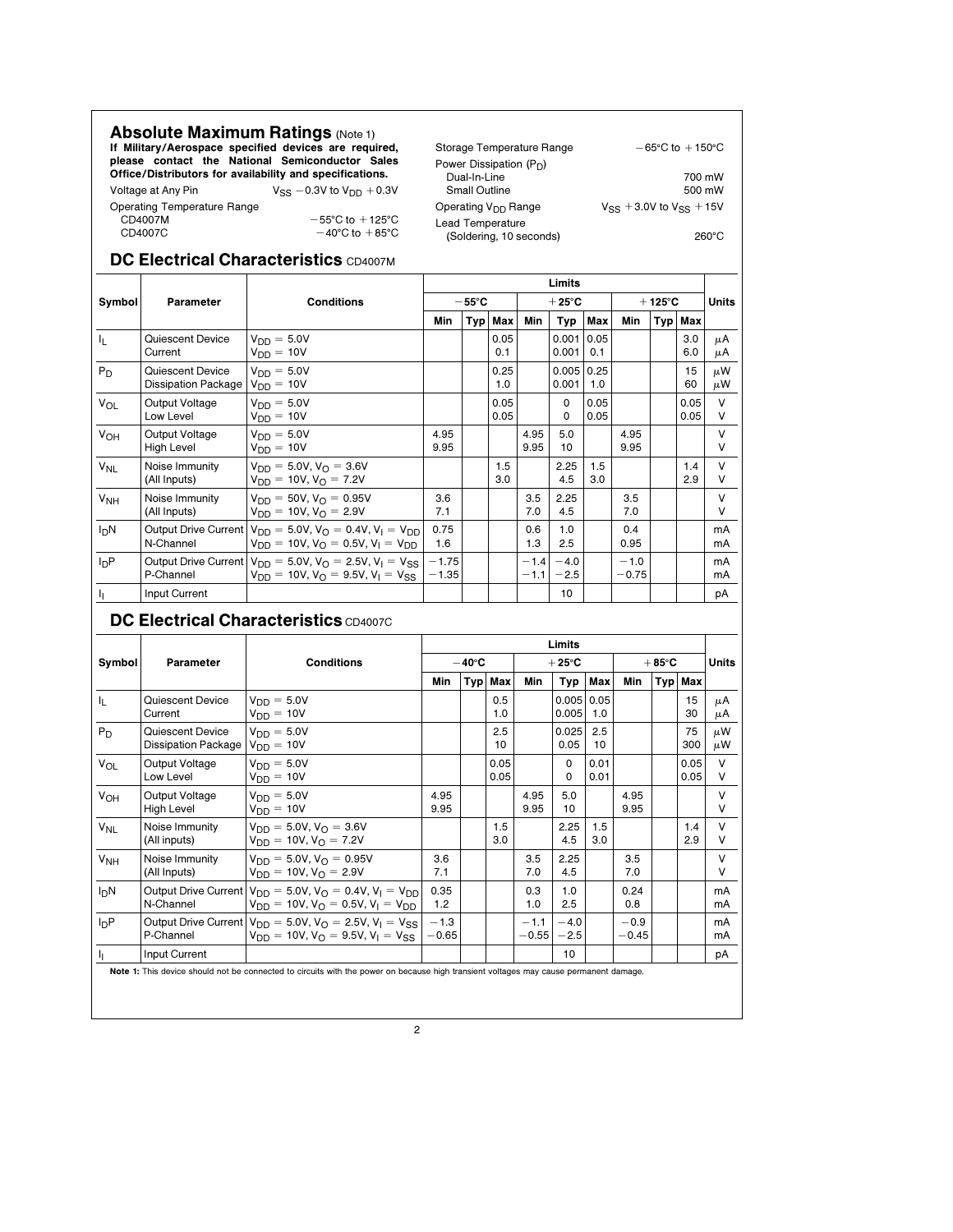| $tp_{LH} = tp_{HL}$               | Parameter                                                                                                                                                    | <b>Conditions</b>                 | Min                       | Typ          | Max         | Units                        |
|-----------------------------------|--------------------------------------------------------------------------------------------------------------------------------------------------------------|-----------------------------------|---------------------------|--------------|-------------|------------------------------|
|                                   | Propagation Delay Time                                                                                                                                       | $V_{DD} = 5.0V$<br>$V_{DD} = 10V$ |                           | 35<br>20     | 60<br>40    | ns<br>ns                     |
| $t_{\text{TLH}} = t_{\text{THL}}$ | <b>Transition Time</b>                                                                                                                                       | $V_{DD} = 5.0V$                   |                           | 50           | 75          | ns                           |
| $C_{1}$                           | Input Capacitance                                                                                                                                            | $V_{DD} = 10V$<br>Any Input       |                           | 30<br>5.0    | 40          | ns<br>pF                     |
|                                   | *AC Parameters may be generated by DC correlated testing.<br><b>AC Electrical Characteristics* CD4007C</b>                                                   |                                   |                           |              |             |                              |
|                                   | $T_A = 25^{\circ}$ C and C <sub>L</sub> = 15 pF and rise and fall times = 20 ns. Typical temperature coefficient for all values of V <sub>DD</sub> = 0.3%/°C |                                   |                           |              |             |                              |
| Symbol                            | Parameter                                                                                                                                                    | <b>Conditions</b>                 | Min                       | Typ          | Max         | Units                        |
| $t_{\text{PLH}} = t_{\text{PHL}}$ | Propagation Delay Time                                                                                                                                       | $V_{DD} = 5.0V$<br>$V_{DD} = 10V$ |                           | 35<br>20     | 75<br>50    | ns<br>ns                     |
| $t_{\text{TLH}} = t_{\text{THL}}$ | <b>Transition Time</b>                                                                                                                                       | $V_{DD} = 5.0V$<br>$V_{DD} = 10V$ |                           | 50<br>30     | 100<br>50   | ns<br>ns                     |
| $C_{1}$                           | Input Capacitance                                                                                                                                            | Any Input                         |                           | 5            |             | pF                           |
|                                   | 12<br><b>OUTPUT</b><br><b>INPUT</b><br>15 pF                                                                                                                 | 1, 5                              | <b>OUTPUT</b><br>15 pF    | <b>INPUT</b> |             | 8, 13<br>15pF                |
|                                   | TL/F/5943-2                                                                                                                                                  | 7,4                               | TL/F/5943-3               |              |             |                              |
|                                   | <b>Switching Time Waveforms</b>                                                                                                                              |                                   |                           |              |             |                              |
|                                   | Voo<br><b>INPUT</b><br>1 U 2<br>Vss                                                                                                                          | 90%<br>90%<br>50%<br>50%          |                           |              |             | <b>OUTPUT</b><br>TL/F/5943-4 |
|                                   | $v_{DD}$<br><b>OUTPUT</b><br>Vss                                                                                                                             | 90%<br>10%                        | tpLH<br>90%<br>50%<br>10% |              |             |                              |
|                                   |                                                                                                                                                              | <sup>t</sup> THL                  | <sup>- t</sup> tlh        |              | TL/F/5943-5 |                              |